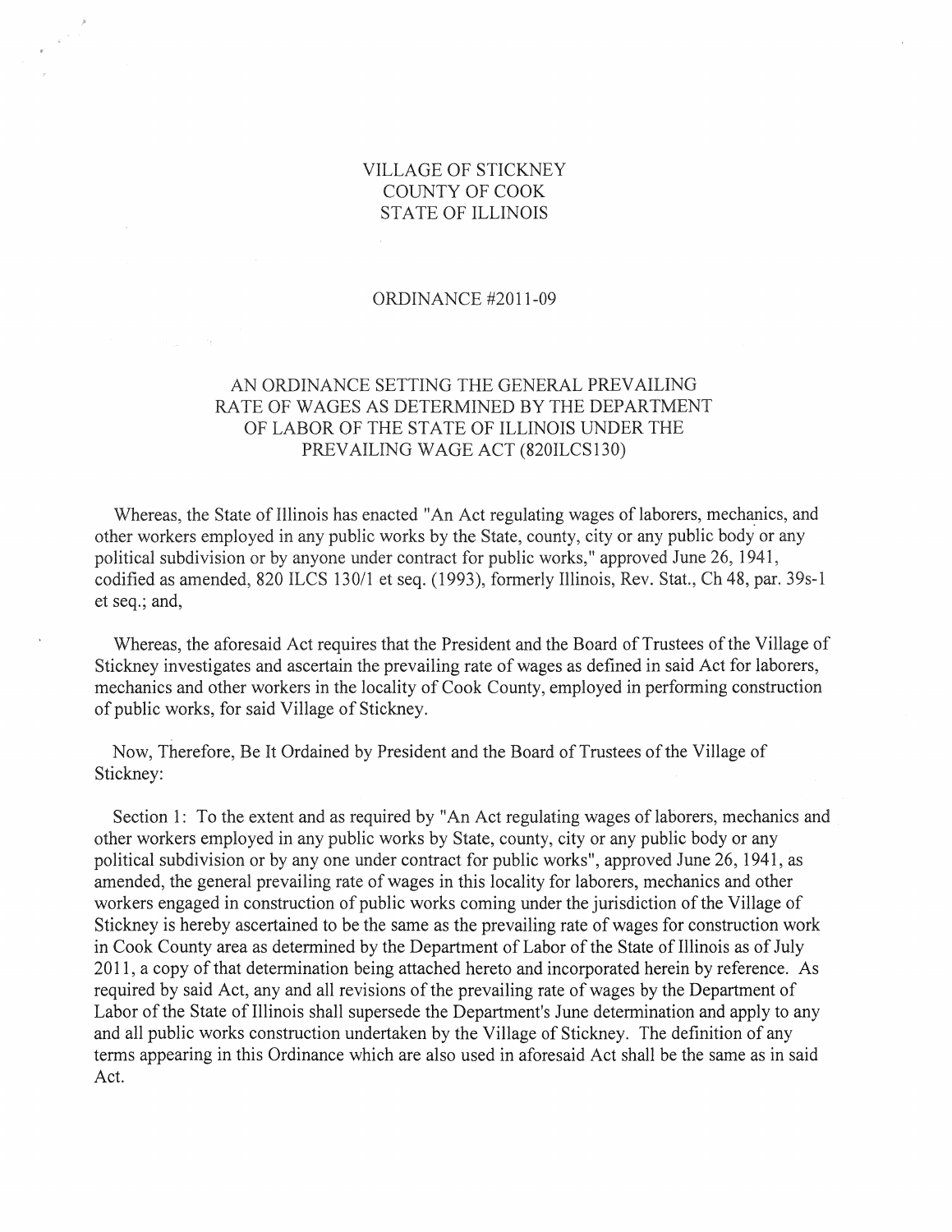Section 2: Nothing herein contained shall be construed to apply said general prevailing rate of wages as herein ascertained to any work or employment except public works construction of the Village of Stickney to the extent required by the aforesaid Act.

Section 3: The Village of Stickney shall publicly post or keep available for inspection by any interested party in the main office of the Village of Stickney this determination or any revisions of such prevailing rate of wage. A copy of this determination or of the current revised determination of the prevailing rate of wages then in effect shall be attached to all contract specifications.

Section 4: The Village of Stickney shall mail a copy of this determination to any employer, and to any association of employers and to any person or association of employees who have filed their names and addresses, requesting copies of any determination stating the particular rates and the particular class of workers whose wages will be affected by such rates.

Section 5: The Village of Stickney shall promptly file a certified copy of this Ordinance with both the Secretary of State Index Division and the Department of Labor of the State of Illinois.

Section 6: This Ordinance shall be in full force and effect from and after its passage, approval, and publication in pamphlet form, as provided for by law.

PASSED and APPROVED at the regular meeting of the President and the Board of Trustees of the Village of Stickney, Cook County, Illinois on this 7th day of June, 2011.

Ayes: Trustees Mares, Morelli, Schimel, Walik, White and Zeedyk

Nays: None

Absent: None

APPROVED:

Daniel A. O'Reilly, President

ATTESTED:

Mc Golan

Audrey McAdams Village Clerk